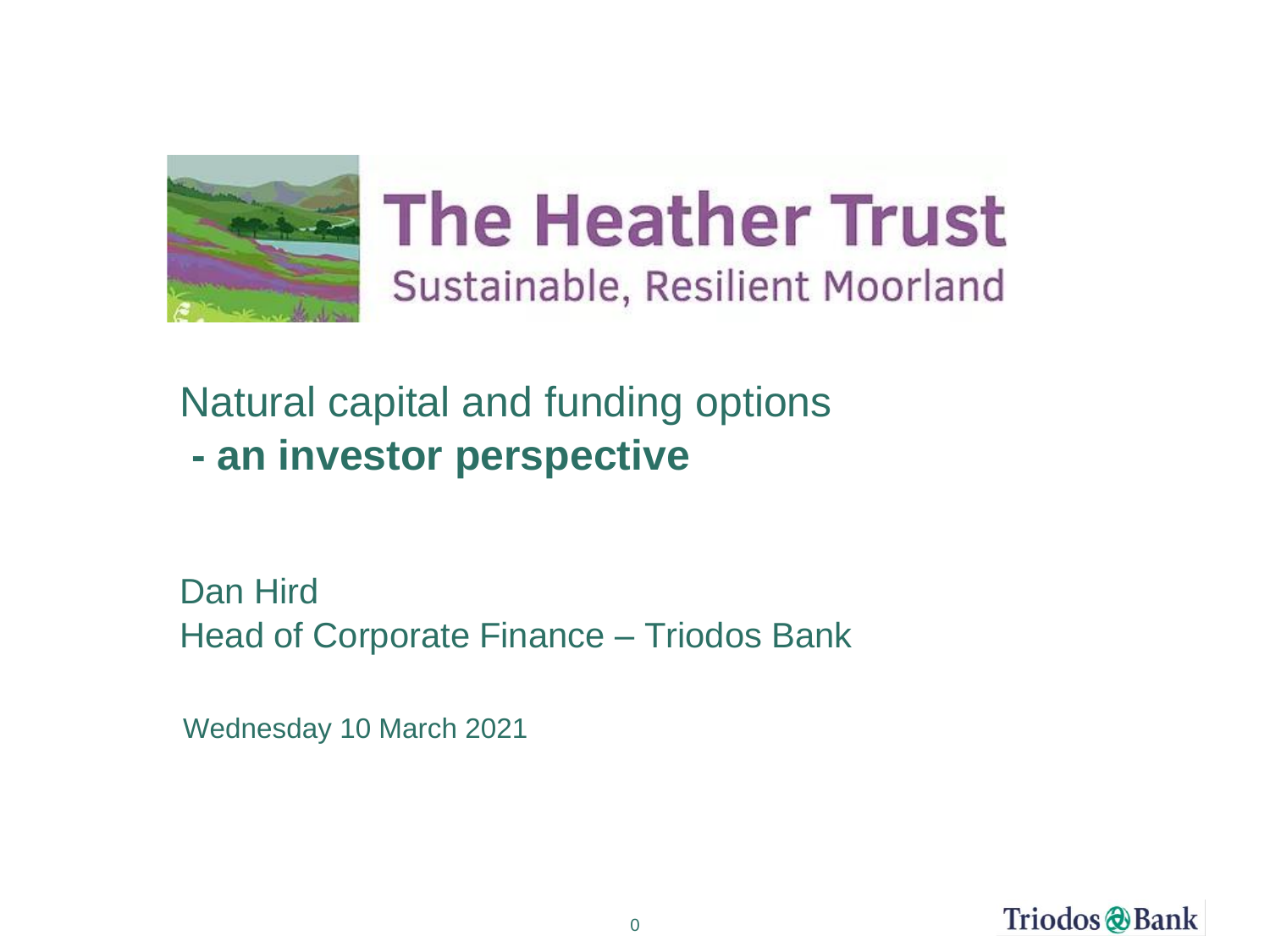# **Natural capital and funding options – an investor perspective**

Triodos Bank – our work in this area

#### **About Triodos**

- European ethical bank
- Our purpose = tackling climate change and social inequality
- 40 years old UK HQ is in Bristol
- Banking, investment and advisory services
- $\epsilon$ 18bn under management

#### **Our interest in natural capital sector**

- **Initiated 4 x UK natural capital pilot projects funded by Defra, EA and Esmee Fairbairn Foundation.**
- **Test the "investability" of environmental land use change.**

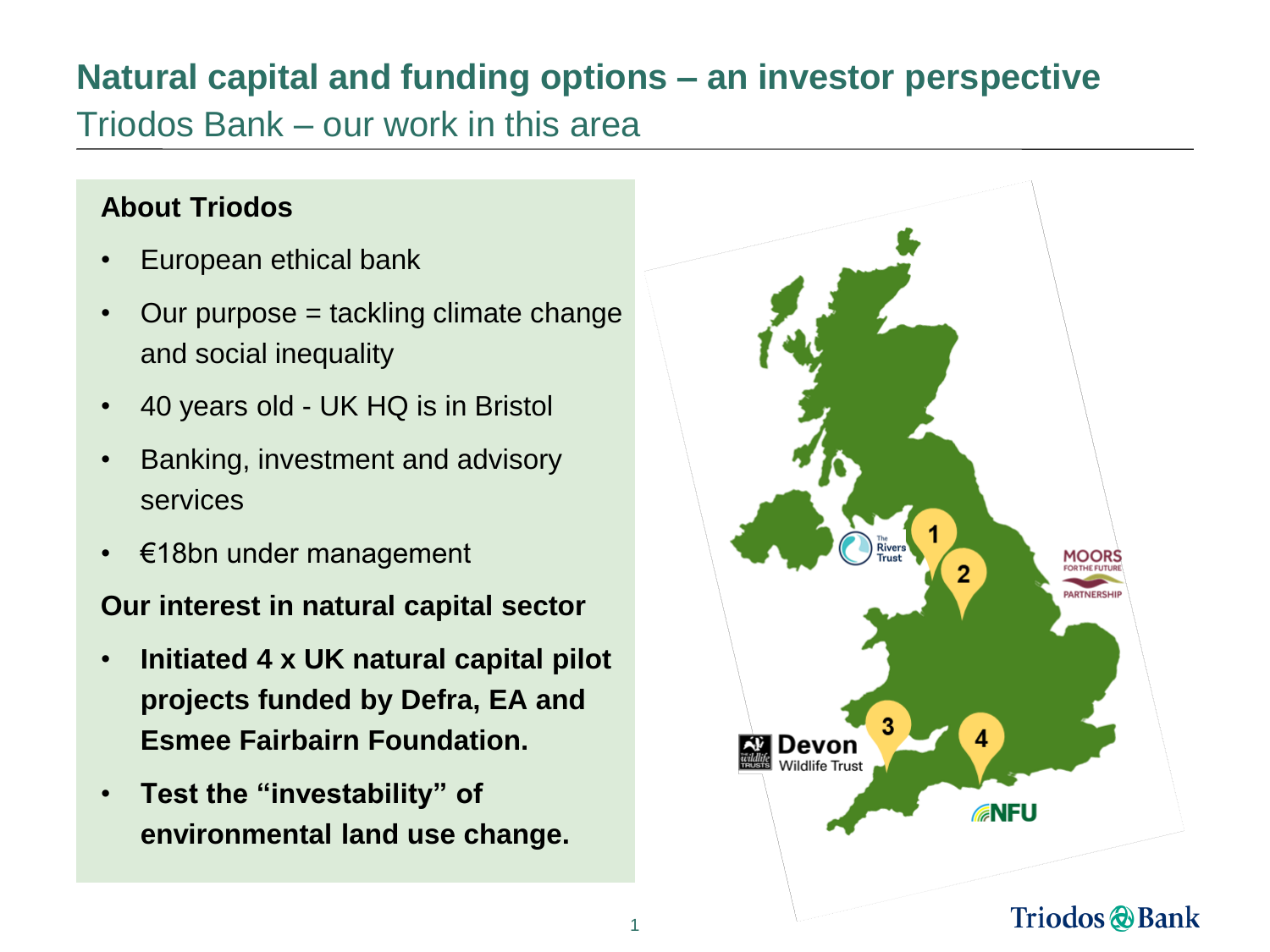#### **Buyers of ecosystem services (create revenue streams and might include)**

- $\circ$  Water companies buying NFM or water quality
- $\circ$  Insurance industry buying NFM
- $\circ$  Large corporates buying NFM, carbon, GHG emission reduction, biodiversity
- $\circ$  General public buying ecotourism facilities
- o Government EA buying NFM, Defra buying public goods through CS or ELM

#### **Investors in natural capital**

- o Provide investment capital and want a return (interest) and repayment of capital
- $\circ$  May have an environmental impact objective but still investors at end of the day
- $\circ$  Could include investment funds, banks, members of the public
- $\circ$  Government is not likely to be an investor in natural capital may be a buyer or grant provider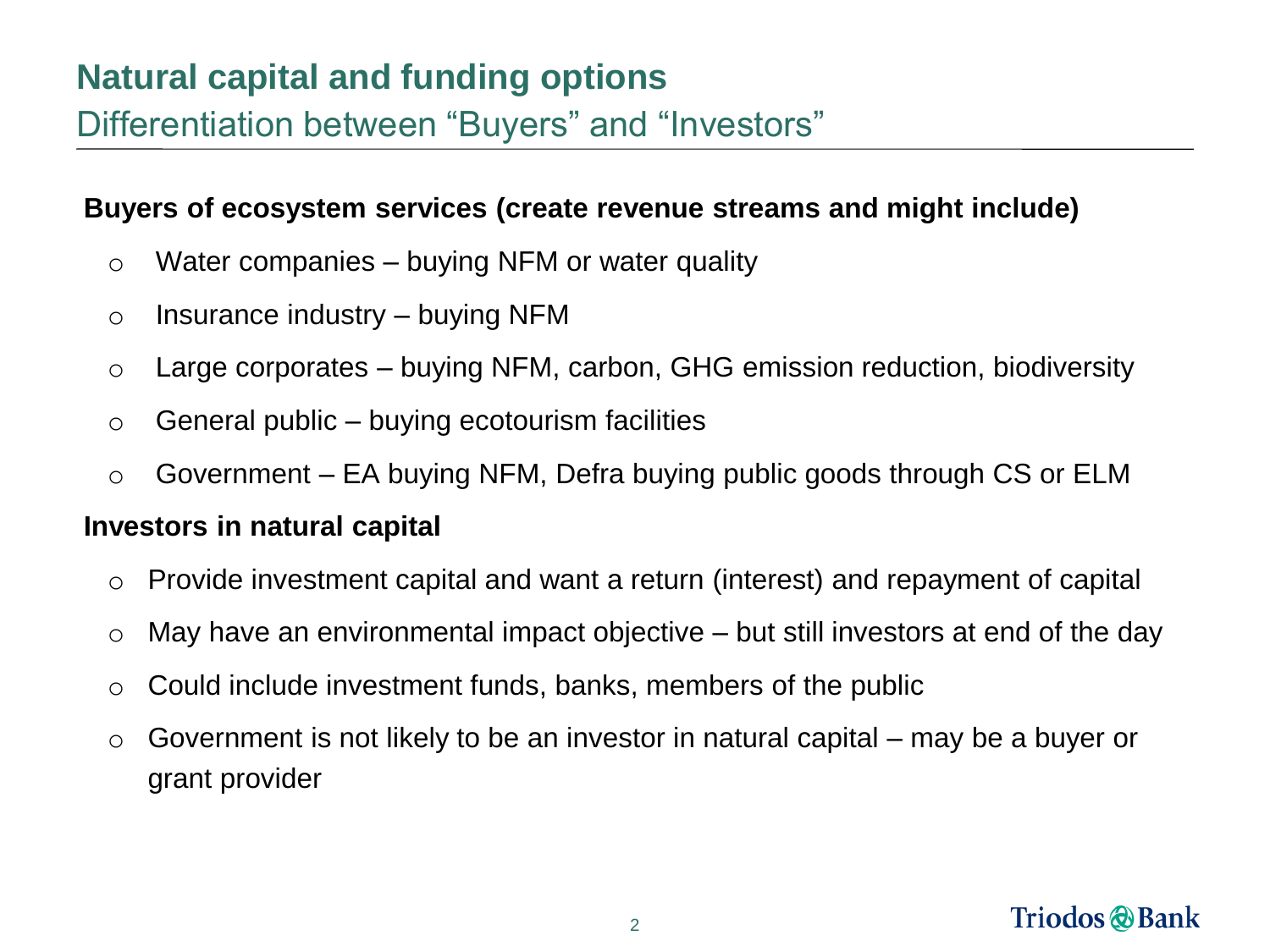Three potential transaction types…

### **For landowners – how to create an environmentally and commercially sustainable change in moorland land use:**

- 1. Landowner led and self funded (i.e. no external investment)
- 2. Landowner led but externally funded
- 3. Environmental NGO led and externally funded but landowners support it
	- \* No.3 above is similar to the way our pilot projects are working.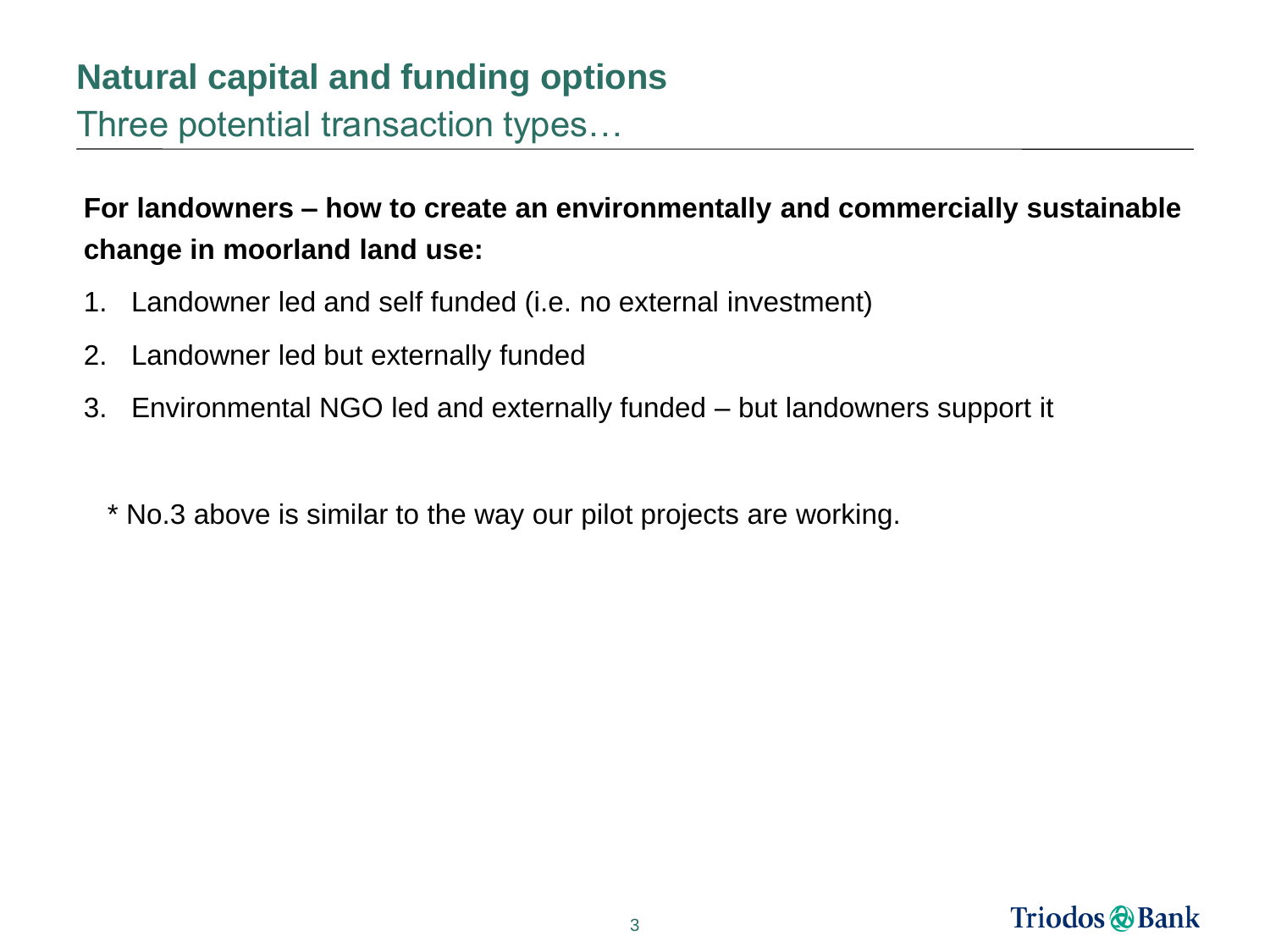Three potential transaction types for landowners to consider…

# **1. Landowner led and self funded (i.e. no external investment involved) How to do it?**

Restore peat, plant trees, increase biodiversity, implement NFM on own land and at own cost – recoup that investment through sale of ecosystem services to "buyers".

#### **How to get a return on that investment?**

Other than CS or ELM, this requires landowners to identify and negotiate a deal with buyers. This is pretty challenging.

Investor perspective  $= n/a$  as no external investment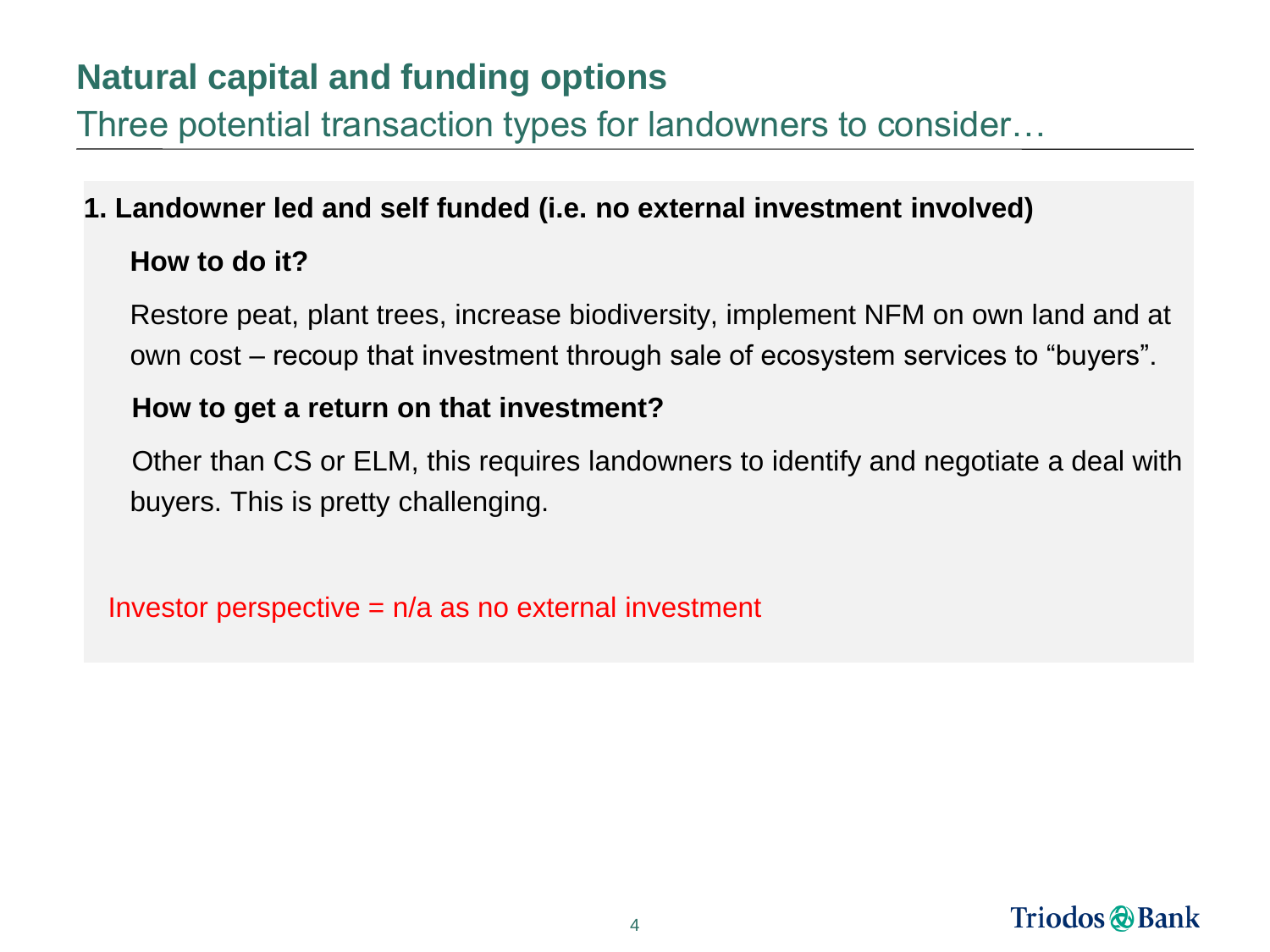Three potential transaction types for landowners to consider…

#### **2. Landowner led but using external funding**

#### **How to do it?**

Raise external debt finance to fund peat restoration, tree planting, increase biodiversity, implementation of NFM – recoup that investment through sale of ecosystem services to "buyers".

External investment raised a) directly by landowner core business or b) through a natural capital SPV established for the purpose.

#### **How to get a return on that investment?**

As with first example - other than CS or ELM, this requires landowners to identify and negotiate a deal with buyers. Again pretty challenging.

Investor perspective: A bank may simply lend to the core business and take security over landowner assets. An environmental investor might be prepared to lend against ecosystem services contracts and/or CS or ELM agreements either in the core business or an SPV.

### Triodos @Bank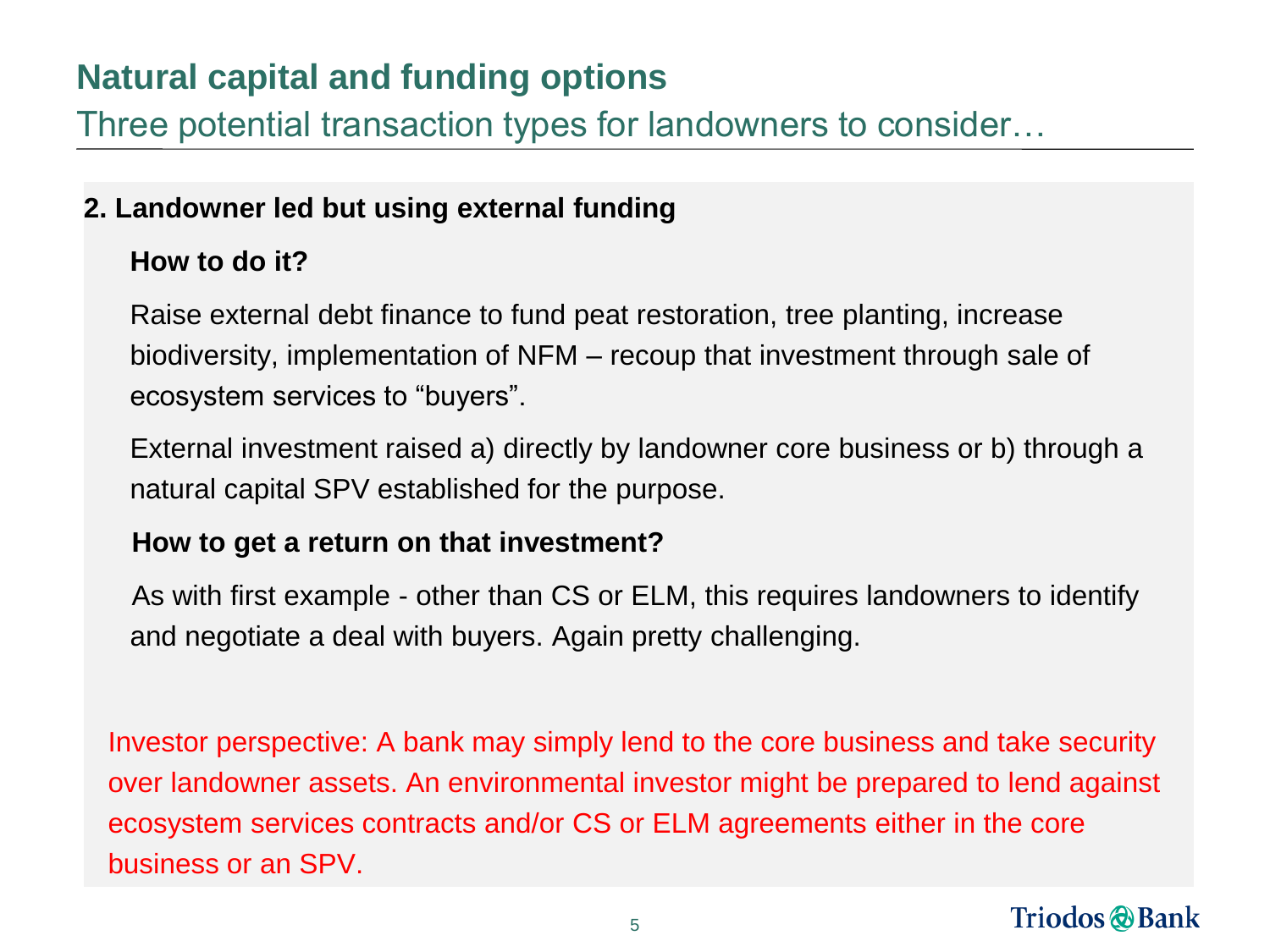Three potential transaction types for landowners to consider…

### **3. Environmental NGO or Catchment partnership led natural capital project How to do it?**

Landowner engages with an SPV established by the NGO through a long term licence arrangement to host environmental interventions – NFM, tree planting, peat restoration. SPV pays landowner an annual licence fee for hosting and maintaining these interventions.

#### **What's in it for the landowner?**

No up front investment as capital cost is funded by the SPV.

Opportunity to implement moorland land use change and get paid a hosting and maintenance fee – potential multiple of income foregone – in advance of ELM.

No requirement for landowner to find buyers of ecosystem services or validate outcomes against metrics etc – this work is all done by the SPV.

Landowners are required to maintain the interventions to get paid.

Contracts could be long term RPI linked – so semi permanent land use change